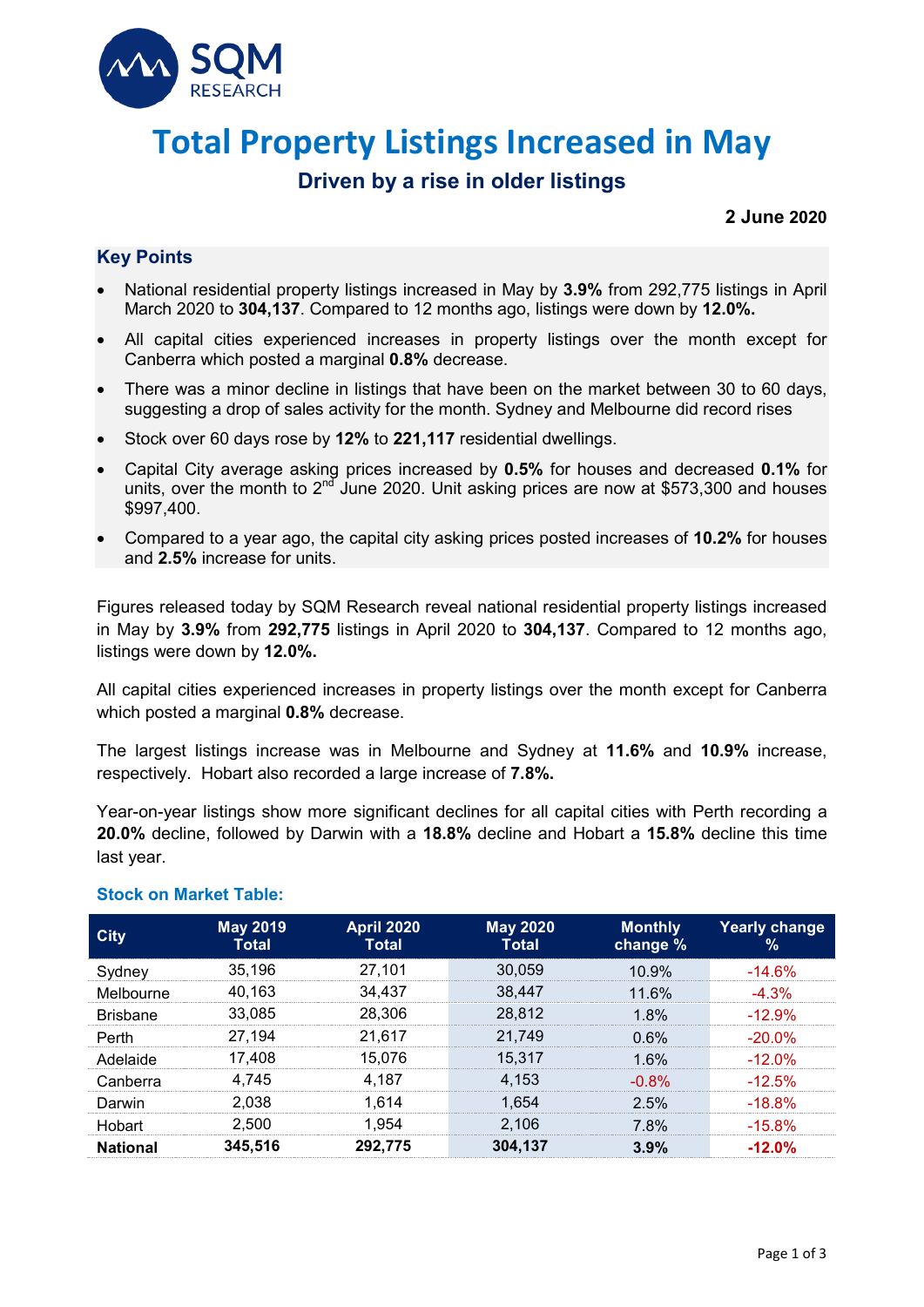

Louis Christopher, Managing Director of SQM Research said, **"Overall, there was a rise in listings at the national level, driven by older stock not selling. We have recorded a 12% increase in listings of over 60 days. This tells me it is a patchy market with vendors struggling to meet their pricing expectations. New listings actually fell for the month at the national level, which is abnormal for May. Though we have recorded rises in new listings for Sydney and Melbourne, other cities such as Brisbane, Adelaide and others recorded a decline in new stock. Many regional locations also recorded falls in new listings."**

### **Days on Market Tables:**

| <b>May 2020</b>  |           |            |            |             |            |                       |
|------------------|-----------|------------|------------|-------------|------------|-----------------------|
| <b>City</b>      | $30$ days | 30-60 days | 60-90 days | 90-180 days | > 180 days | <b>Total Listings</b> |
| Sydney           | 9.583     | 4,730      | 5.258      | 3.899       | 6,589      | 30.059                |
| <b>Melbourne</b> | 10.787    | 6,155      | 6,034      | 5.988       | 9,483      | 38,447                |
| <b>Brisbane</b>  | 6.192     | 4,293      | 4.752      | 5.099       | 8.476      | 28.812                |
| <b>Perth</b>     | 4.271     | 2.276      | 2.646      | 3.661       | 8.895      | 21.749                |
| Adelaide         | 3.868     | 2.043      | 2,042      | 2,400       | 4.964      | 15.317                |
| Canberra         | .094      | 776        | 516        | 483         | 1.284      | 4.153                 |
| Darwin           | 119       | 74         | 118        | 192         | 1.151      | 1.654                 |
| <b>Hobart</b>    | 405       | 274        | 274        | 404         | 749        | 2.106                 |
| <b>National</b>  | 51.665    | 31,355     | 34.188     | 47.256      | 139.673    | 304.137               |

| <b>April 2020</b> |           |            |            |             |            |                       |
|-------------------|-----------|------------|------------|-------------|------------|-----------------------|
| <b>City</b>       | $30$ days | 30-60 days | 60-90 days | 90-180 days | > 180 days | <b>Total Listings</b> |
| Sydney            | 8.809     | 7.151      | 2.677      | 2.503       | 5.961      | 27,101                |
| <b>Melbourne</b>  | 10,486    | 7.928      | 3,638      | 4.219       | 8.166      | 34.437                |
| <b>Brisbane</b>   | 6.268     | 6.134      | 3,562      | 4,302       | 8.040      | 28,306                |
| <b>Perth</b>      | 4.103     | 3,262      | 2,421      | 3,402       | 8.429      | 21,617                |
| Adelaide          | 4.037     | 2,536      | 1.493      | 2.459       | 4,551      | 15.076                |
| <b>Canberra</b>   | .316      | 805        | 380        | 426         | 1,260      | 4.187                 |
| Darwin            | 98        | 132        | 112        | 146         | 1.126      | 1.614                 |
| <b>Hobart</b>     | 443       | 302        | 236        | 301         | 672        | 1.954                 |
| <b>National</b>   | 51,806    | 43,455     | 26.304     | 41.819      | 129,391    | 292,775               |

|           |            | <b>NICH ZUIS</b> |             |            |                       |  |
|-----------|------------|------------------|-------------|------------|-----------------------|--|
| $30$ days | 30-60 days | 60-90 days       | 90-180 days | > 180 days | <b>Total Listings</b> |  |
| 9.931     | 4.862      | 4.631            | 5.793       | 9.979      | 35,196                |  |
| 11.914    | 5.205      | 4,904            | 6,268       | 11.872     | 40.163                |  |
| 7.385     | 5,013      | 4.643            | 6.559       | 9,485      | 33,085                |  |
| 5.501     | 3,181      | 3.537            | 5.561       | 9,414      | 27.194                |  |
| .552      | 2.933      | 1.976            | 2.894       | 5,053      | 17.408                |  |
| .327      | 728        | 590              | 849         | 1,251      | 4.745                 |  |
| 212       | 156        | 136              | 277         | 1.257      | 2.038                 |  |
| 660       | 346        | 209              | 492         | 793        | 2.500                 |  |
| 61.718    | 38,347     | 35,172           | 57.843      | 152,436    | 345,516               |  |
|           |            |                  |             |            |                       |  |

**May 2019**

# **Asking Prices**

Capital City average asking prices increased by **0.5%** for houses and decreased **0.1%** for units, over the month to **2nd June 2020**. Unit asking prices are now at \$573,300 and houses \$997,400.

Compared to a year ago, the capital city asking prices posted increases of **10.2%** for houses and **2.5%** increase for units.

Over the month, most capital cities recorded marginal asking price increases however, Sydney's unit prices declined by **0.4%,** and Brisbane, Darwin and Hobart's house prices all recorded declines of **0.3%, 1.1%** and **0.1%,** respectively.